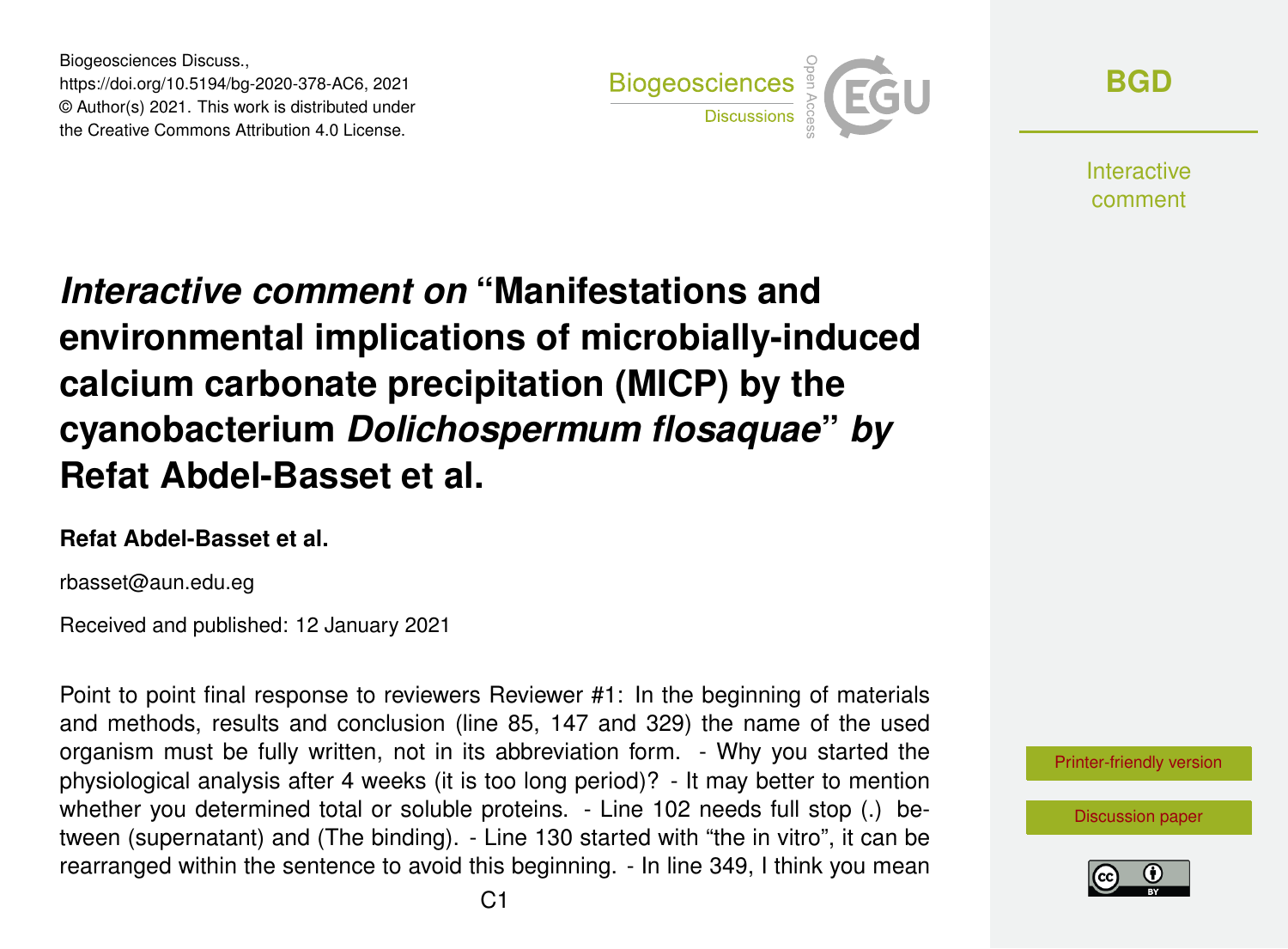x103 instead of 103. -In line 352, it prefers to express chloride by "Cl" instead of "C". - In line 356, you need to rearrange the sentences to avoid beginning with small letter (pH). - In Fig 5 (line 366),you mean "residual of what?" - In line 366, Mg is repeated twice; one must be deleted.- In line 375, I think you can replace "his" with "this". - At the author contribution, it is preferred to write full names of authors. - In Fig 1 and all figures, no need to the head name of each figure (it is already written in its ligand). - In Fig 4, the extra bracket in Y axis should be deleted. - In Fig 5a, the unit in Y axis (mg/ml or mg.ml-1) should beat the same form. - In Fig 5b, letter v must be capital. - In fig 9, you may replace (ml algae) with (ml algal culture). Response: All comments of the reviewer Amal Danial have been implemented on the text, except: I preferred to remain "his" instead of "this" as suggested by the reviewer. Figure (5): Residual (mg L-1), total (mg L-1) and consumed calcium (mg. L-1 or mg.  $\mu$ g Chl-1) of the cyanobacterium Dolichospermum flosaquae as influenced by calcium treatments (figure 1). I prefer the legend remains as it is to avoid repeating the word "calcium three times in a single line to be: Residual calcium (mg L-1), total calcium (mg L-1) and consumed calcium (mg L-1 or  $\mu$ g Chl a-1) of..... Reviewer #2 BGD Interactive comment Printerfriendly version Discussion paper Biogeosciences Discuss.,https://doi.org/10.5194/bg-2020-378-RC2, 2020<sup>©</sup> Author(s) 2020. This work is distributed under the Creative Commons Attribution 4.0 License.Interactive comment on "Manifestations and environmental implications of microbially-induced calcium carbonate precipitation (MICP) by the cyanobacterium Dolichospermum flosaquae" by Refat Abdel-Basset et al.Awatief Hifney (Referee) hifney@aun.edu.eg Received and published: 9 December 2020

The manuscript Titled: Manifestations and environmental implications of microbiallyinduced calcium carbonate precipitation (MICP) by the cyanobacterium Dolichospermum flosaquae (MS No.: bg-2020-378) for review is acceptable for publication in your respectable and valuable Journal (Biogeoscience ), as it deals with one of the important topics that concerns many scientists studying in the field of the environment and its changes (Biology and Biogeoscience) and its impact on the aquatic environment and

# **[BGD](https://bg.copernicus.org/preprints/)**

Interactive comment

[Printer-friendly version](https://bg.copernicus.org/preprints/bg-2020-378/bg-2020-378-AC6-print.pdf)

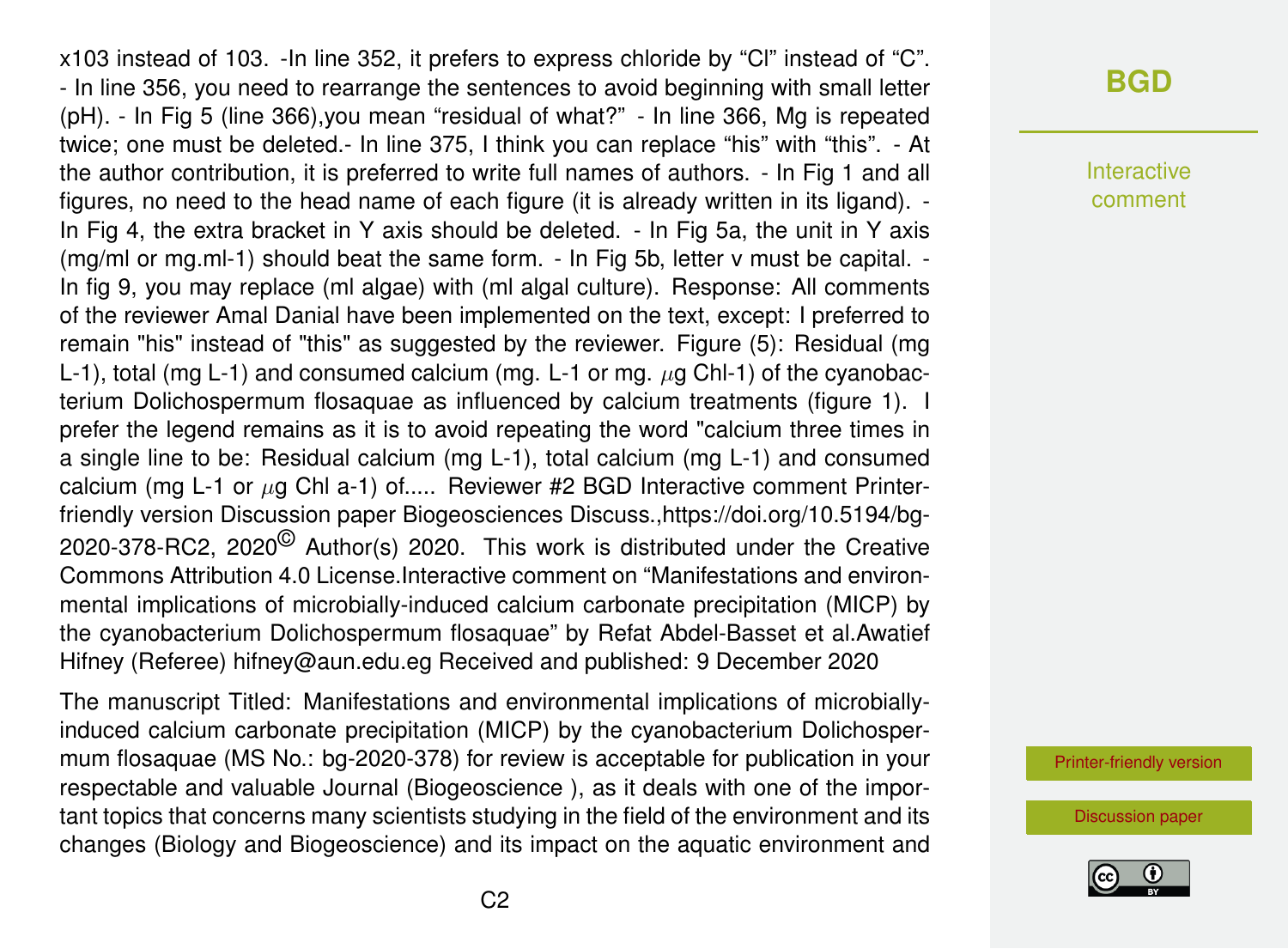the organisms that lives in it. The aquatic organisms suffer from the increase in precipitation in the lakes, which has a severe impact on the cycles of calcium, carbon and phosphorus. It is necessary to study this phenomenon using a microorganism to know how to solve the problem described above. From my point of view, the re-searchers succeeded in choosing D. flosaquae, which in return managed -to some extent- to solve the problem partly as mentioned in the manuscript result. Response: Done

Reviewer #3 I have now carefully gone through the research article "Manifestations and environ-mental implications of microbially-induced calcium carbonate precipitation (MICP) by the cyanobacterium Dolichospermum flosaquae" authored by Refat Abdel-Basset et al. (MS No.: bg-2020-378), and so is in a position to make the following comments. The work investigates whether the temperate cyanobacterium Dolichospermum flosaquae can induce calcium carbonate precipitation; if yes, then to what extent and under what conditions. According to the authors, microbe-induced calcium carbonate precipitation controls the availability of calcium, carbon and phosphorus in freshwater lakes and simultaneously controls carbon exchange with the atmosphere; therefore, this topic of research and the information generated have considerable significance in biogeosciences. Technically, the work has been executed by following appropriate methods and practices, and the veracity of the data presented is also quite satisfactory. However, the study has certain structural and designing-level weaknesses which need to be critically addressed before the paper can qualify as a sound geomicrobiological research work. The term "microbe-induced", as it is used for the calcium carbonate precipitation phenomenon, indicates that the phenomenon also occurs in the absence of microbes. Several studies have highlighted microbes-independent calcite precipitation in the context of mountain springs, cave waters, hot springs and other fresh water aquatic systems. The debate on the cause and effect relationships between live microorganisms, precipitation and petrifaction is long. I think the jury is still out on whether live microbes precipitate more calcite than any other non-living micro-particulate matrix present in the aquatic system in question, and if so then should the self-inflicted burial of the causal organisms not be the limiting factor of further precipitation/mineralization

#### **[BGD](https://bg.copernicus.org/preprints/)**

Interactive comment

[Printer-friendly version](https://bg.copernicus.org/preprints/bg-2020-378/bg-2020-378-AC6-print.pdf)

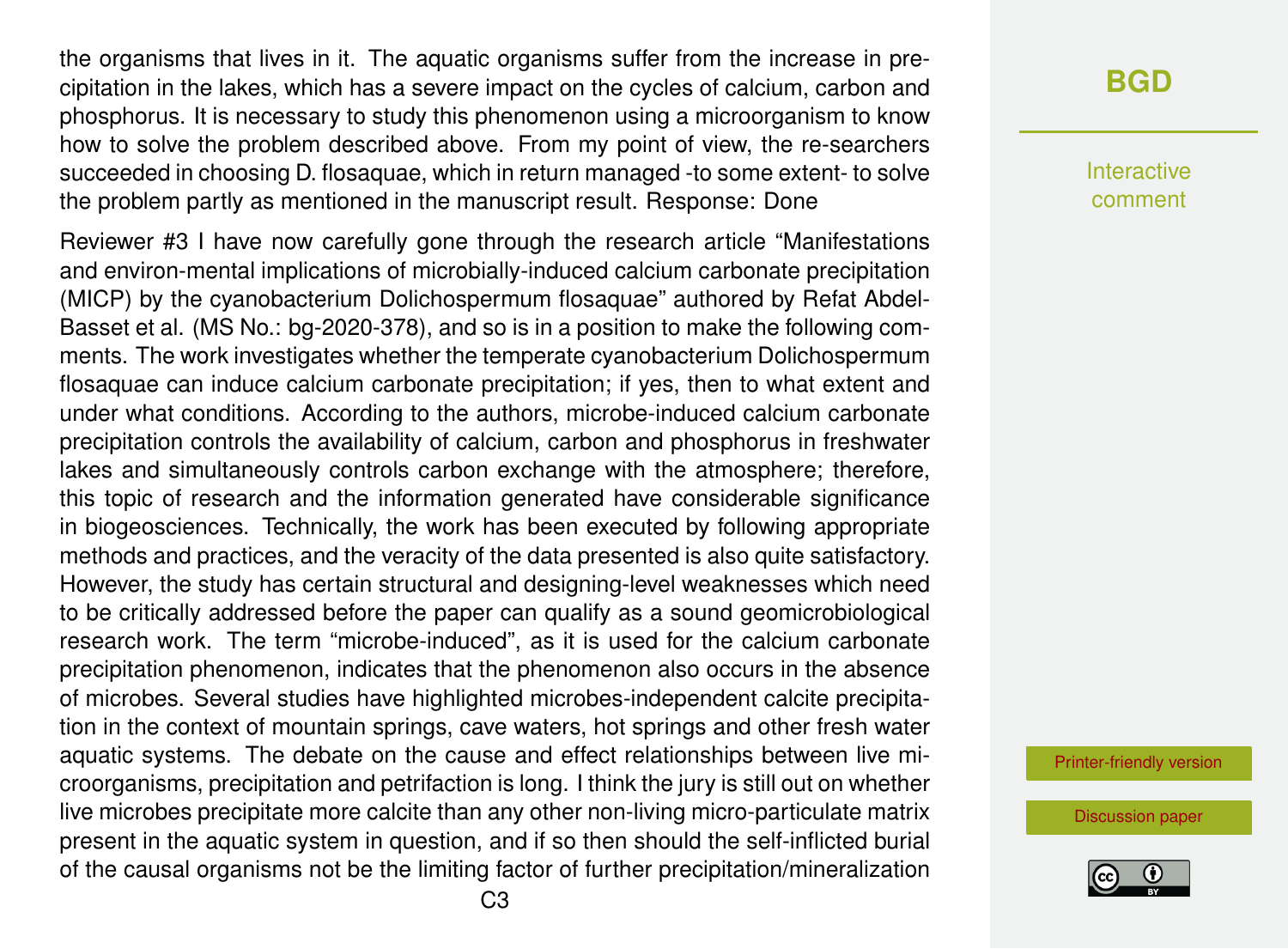within the system. In view of these issues the ecological/geomicrobiological significance of the data obtained of the present study (i.e., the scale of biomineralization rendered by the test organism Dolichospermum flosaquae) should be evaluated in relation to the scale of mineralization that is observed under abiotic conditions. Response: It is very hard to compare a uni-cyanobacterial culture (Dolichospermum flosaquae), grown for less than a month under controlled laboratory conditions, with a process occurring: 1) in nature, 2) by numerous collaborating consortia of microorganisms, 3) for a long-lasting time (billions of years), 4) under varied conditions of time, temperature, competition, synchronization and/or allelopathy. Under natural conditions, the precipitation of carbonates occurs very slowly over long geological times but in order to produce large amounts of carbonates shortly there is need to look for microbes with the ability to create conditions for precipitation of carbonates in shorter times (Dhami et al 2013). Stocks-Fischer et al (1999) reported that at pH 9.0, only 35 and 54 % precipitated chemically in water and medium, respectively but 98 % of the initial Ca2+ concentrations were precipitated microbially. Berry et al (2002) reported that though the oceans are supersaturated with Ca2+ and CO32-, spontaneous precipitation of CaCO3 in the absence of calcifying (micro)- organisms is rare owing to various kinetic barriers. Thus, the process in nature is inefficient and the existence of a microorganism or part of it (cell walls, spores or mucilage) is indispensable for efficient calcification. It has also been reported that the largest share of global calcification takes place via biotic processes in the oceans (Olajire 2013). Reviewer #3: Towards this end, a proper review of literature should be presented, and appropriate abiotic control experiments conducted involving non-living micro-particulate matrices for calcite precipitation under various physicochemical conditions. Response: Done. Reviewer #3: In relation to the choice of the test organism the present manuscript provides no rationale (the source of isolation or procurement of the cyanobacterial strain used in the present study is also not mentioned in the manuscript), Response: now mentioned in the text as a common cyanobacterium isolated from the temperate freshwater lake Stechlinsee, Germany. Reviewer #3: On top of which we do not also get to know whether the extent of pre-

#### **[BGD](https://bg.copernicus.org/preprints/)**

Interactive comment

[Printer-friendly version](https://bg.copernicus.org/preprints/bg-2020-378/bg-2020-378-AC6-print.pdf)

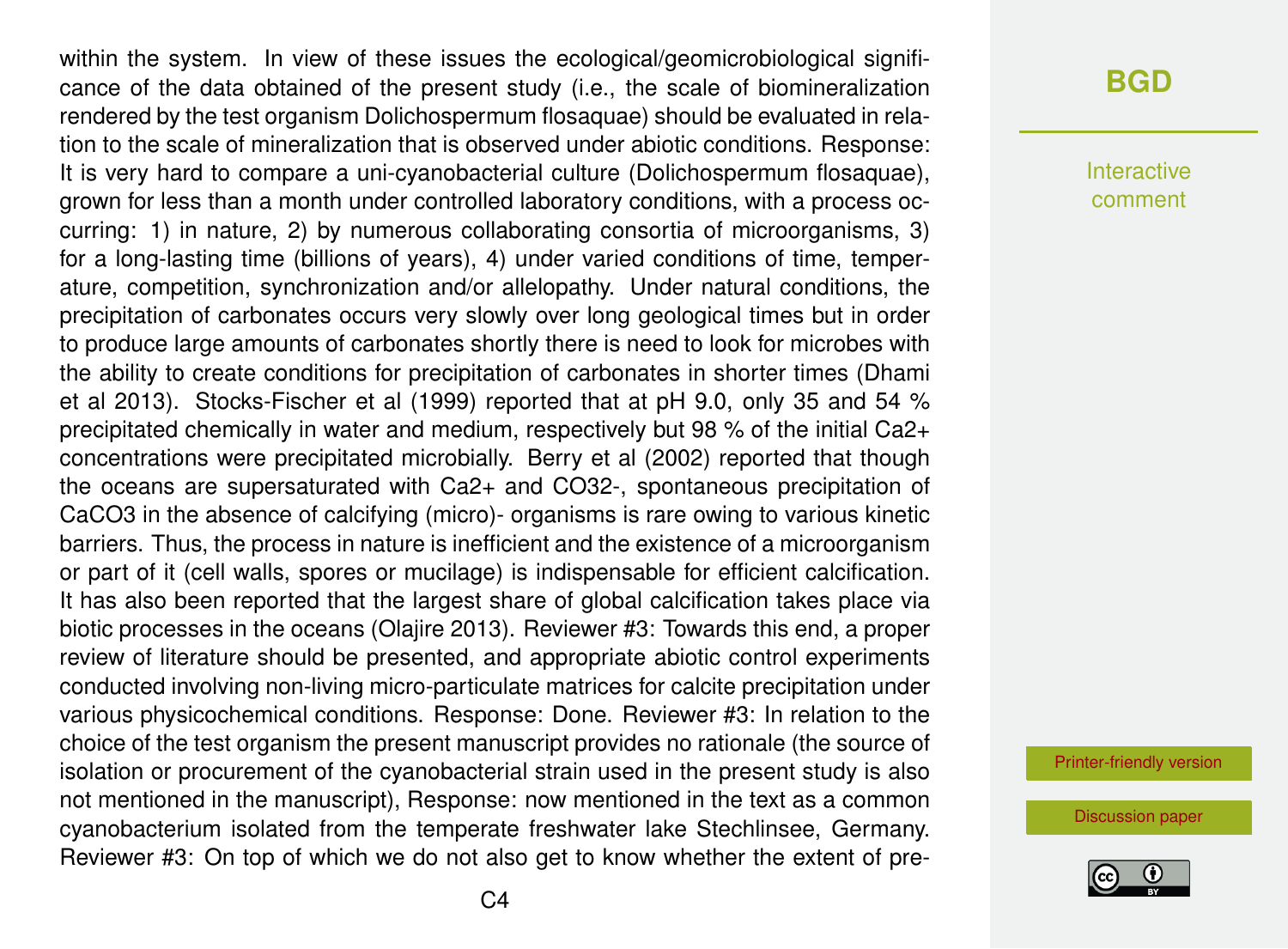cipitation observed is high or low vis a vis precipitation levels reported previously for other cyanobacteria, fungi or bacteria, or for that the extents/rates of calcite precipitation observed over time in temperate lakes across geographies. Response: Microbially mediated calcification can be traced back for at least 2.6 billion years (Altermann et al 2006). They proposed that the interplay of cyanobacteria and heterotrophic bacteria has been the major contributor to the carbonate factory for the last 3 billion years of Earth history. For the great majority of calcium carbonate precipitations, qualitative and descriptive assessments are dominant while quantitative assessments are scarce. MICP quantities of precipitated calcium after six treatments to Bacillus sp. were 0.15 and 0.60g of Ca per cm2 of treated sand surface for the cases of bulk or surface MICP, respectively (Chu et al 2012). Also, a putative calcium carbonate mineral mass of 2.5 mg/OD 660 has been reported in Bacillus sp. JH7 (Kim et al 2017). Reviewer #3: My other specific comments are given in the marked-up PDF file of the manuscript. Please also note the supplement to this comment:https://bg.copernicus.org/preprints/bg-2020- 378/bg-2020-378-RC3-supplement.pdf Interactive comment on Biogeosciences Discuss., https://doi.org/10.5194/bg-2020-378, 2020.C3 Reviewer #3: The actual terminology should come first and then the abbreviation in parenthesis. Response: Done Reviewer #3: Why say "seems"? Was it not confirmatory? Response: changed to "exhibited its ability"

Reviewer #3: I think it should be "increased". Response: changed to "increased". Reviewer #3: What is the point in saying that MICP dd not take place on urease activity when urea was not provided in the medium in the first place? Response: Because urease activity is a considerable metabolic activity among various metabolic activities empowering MICP; the sentence has been reformulated in the text. Reviewer #3: It is not proper to write "consumed calcium". Consumption is related to either assimilation or dissimilatory energy harnessing. In this case it is simply "precipitation". Response: OK, "precipitated" substituted "consumed" in the text

Reviewer #3: was increasing Response: Changed to "consumed" in the text

# **[BGD](https://bg.copernicus.org/preprints/)**

Interactive comment

[Printer-friendly version](https://bg.copernicus.org/preprints/bg-2020-378/bg-2020-378-AC6-print.pdf)

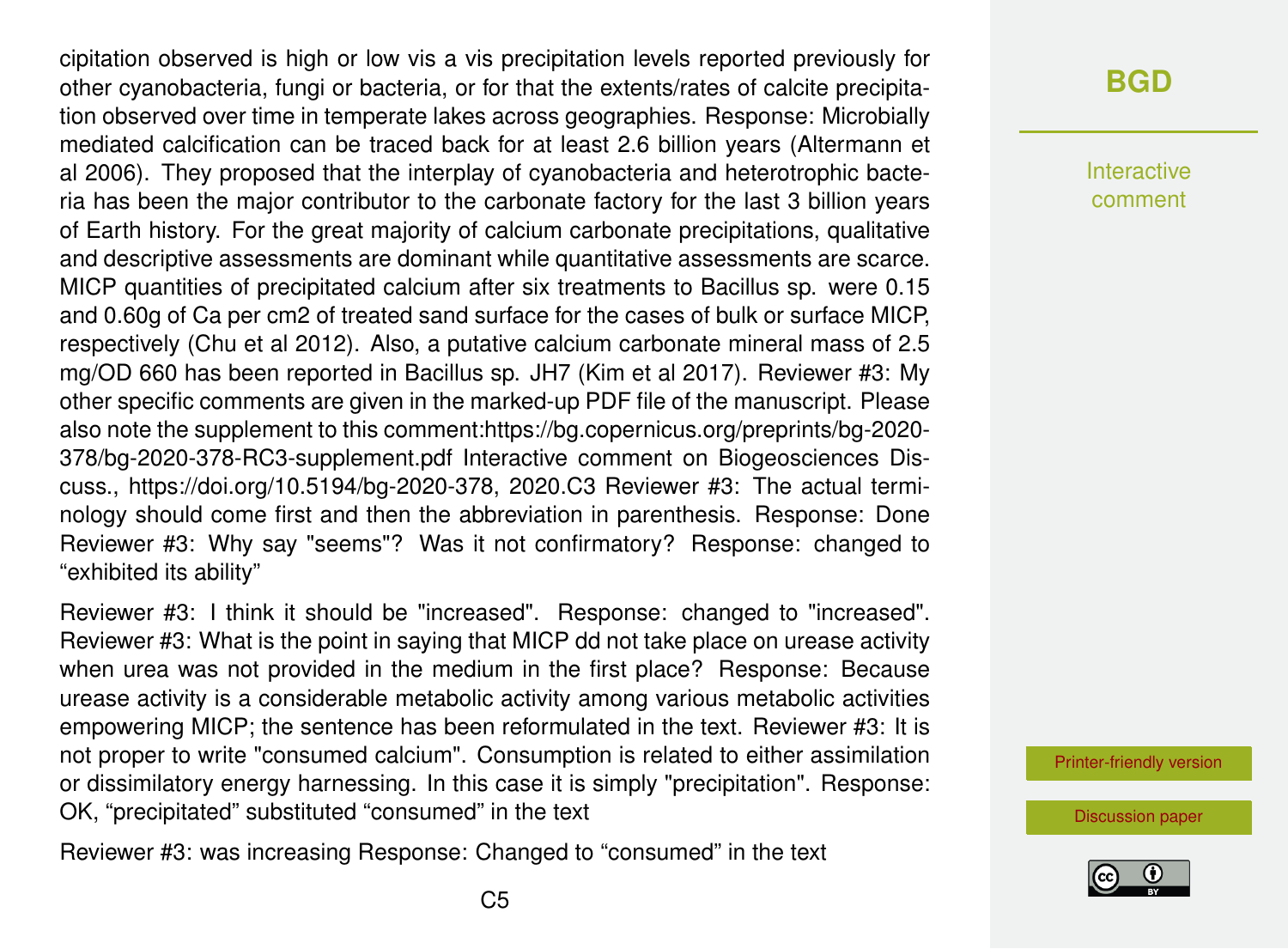Reviewer #3: Why do the authors not perform this simple experiment within this study itself? Why do they want to keep the urea-based growth and precipitation test up for future? Response: It is not to conduct this assay only. We meant to repeat the whole work i.e. growth, photosynthesis, respiration, assays, etc., in the presence of urea, in addition to some modifications and improvements based on the obtained findings.

Reviewer #3: This entire portion, though full of existing information, has got no reference cited. All the known facts and notions mentioned here need to be supported by appropriate reference(s).

Response: This is a collective sentence of mine; references are cited at their respective places throughout the detailed description.

Reviewer #3: Make sure whether you mean "MICP, simply, occurs under these metabolic conditions" or these pathways are biochemically linked with MICP at the level of metabolites, intermediates, enzymes, etc. If you mean the latter, then elaborate explanations must be given for each biochemical connection, quite in the same way as you have given for ureolysis. Also cite original papers for each metabolism, and not leave it on a review for the reader to cross-refer from. Response: Reformulated in the new version to reveal the idea of the reviewer, but "elaborate explanation" for each biochemical connection renders the introduction too lengthy.

Reviewer #3: How does the bioavailability of calcium, phosphorus as well as CO2 get lowered in lakes together? Please describe the (bio?) geochemistry of this with proper citations. Response: reformulated in the new version to the following: Subsequent to coprecipitation of calcium and carbon(ate), chemically and/or microbially to form calcium carbonate, the bioavailability of both calcium and carbon becomes limited. Calcium and phosphate also coprecipitate and thus get lowered at these conditions. Reviewer #3: Meaning of this is not clear. Please clarify/elaborate.

Response: reformulated in the new version

**[BGD](https://bg.copernicus.org/preprints/)**

Interactive comment

[Printer-friendly version](https://bg.copernicus.org/preprints/bg-2020-378/bg-2020-378-AC6-print.pdf)

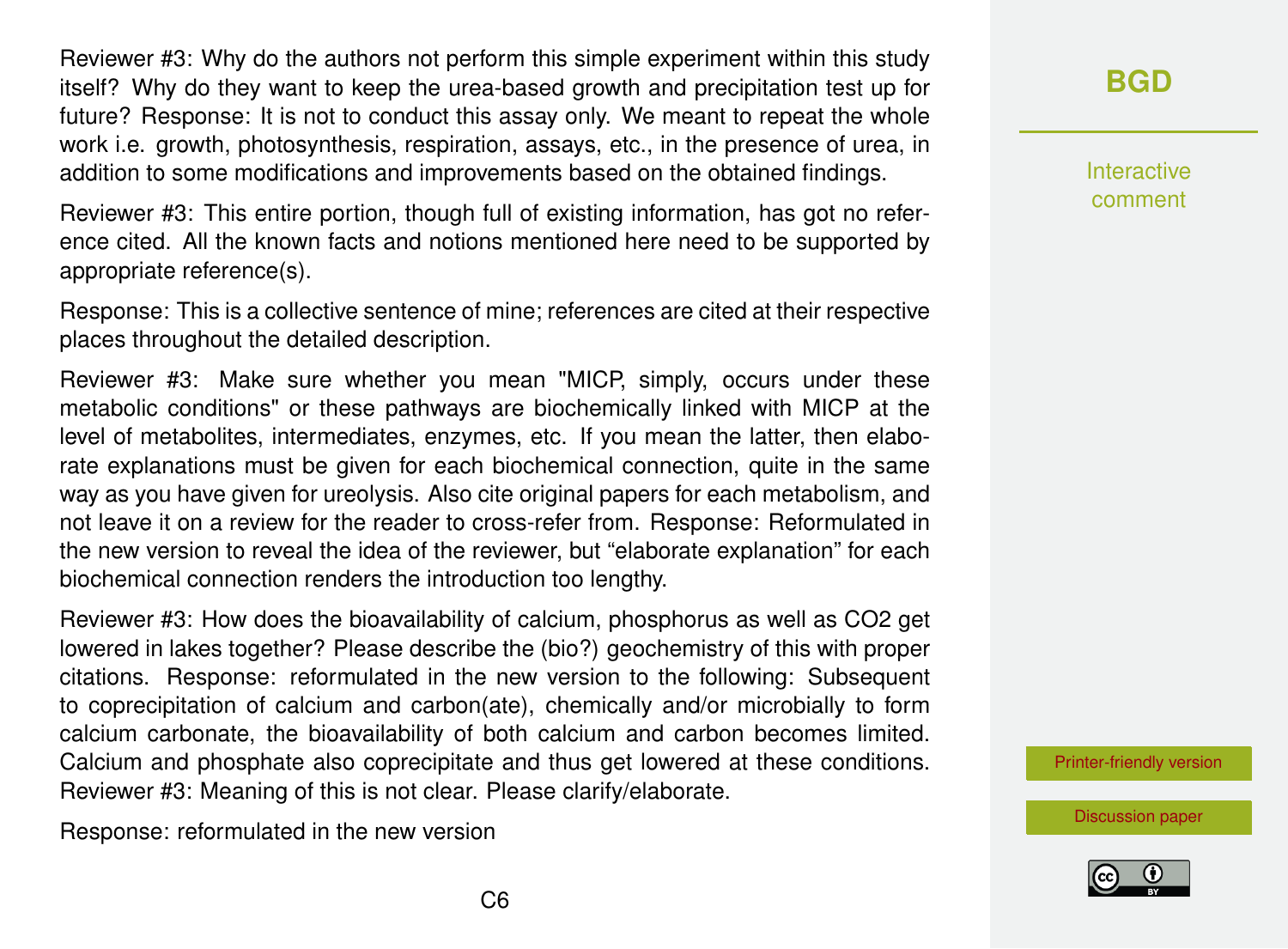Reviewer #3: What type of water bodies were included in this study? Please mention a few examples to implicate the range of environmental diversity covered.

Response: reformulated to the following: After studying 440,599 water samples from 43,184 inland water sites in 57 American and European countries, Weyhenmeyer et al (2019) concluded that the global median calcium concentration was 4.0 mg L−1 with 20.7% of the water samples showing Ca2+ concentrations ≤ 1.5 mg L−1, a threshold considered critical for the survival of many Ca2+ dependent organisms e.g. Daphnia (Jeziorski et al 2014). Reviewer #3: Please give an assortment of examples. Response: given, Daphnia Reviewer #3: Please give strain name and source of isolation or procurement. Response: It is a local isolate of Stechlinsee, Germany

Reviewer #3: Is this the first report of calcite precipitation by D. flosaquae ? Please clarify. Response: Yes, it is the first time: Our results indicate, for the first time, that Dolichospermum flosaquae is able to perform MICP.

Reviewer #3: As already mentioned, we need a clear narrative on how these elements are biogeochemically interlinked in fresh water aquatic systems. Response: already done Reviewer #3: critical with respect to what? Response: critical for the survival of many Ca2+ dependent organisms (Jeziorski et al 2014). Reviewer #3: What does the previous records say? Clarity is needed on what the authors want to mean here. Response: Clarified in the text Reviewer #3: Please clarify what criticality you conclude regarding the precipitation level rendered by D. flosaquae in the context of these values. Do you mean that D. flosaquae can turn the system fully devoid of calcium in certain water bodies? Response: The results indicate decreased levels of residual calcium but not to zero. However, it is out of context in this respect. Reviewer #3: per liter of acetate and citrate? That's meaningless. Do you mean, calcium per liter in the form of acetate and citrate? Response: Yes, we mean calcium acetate and citrate per liter.

Reviewer #3: For this, please cite data from the present study. Response: Done

Reviewer #3: Meaning of this is not clear. Please clarify/elaborate. Response: refor-

Interactive comment

[Printer-friendly version](https://bg.copernicus.org/preprints/bg-2020-378/bg-2020-378-AC6-print.pdf)